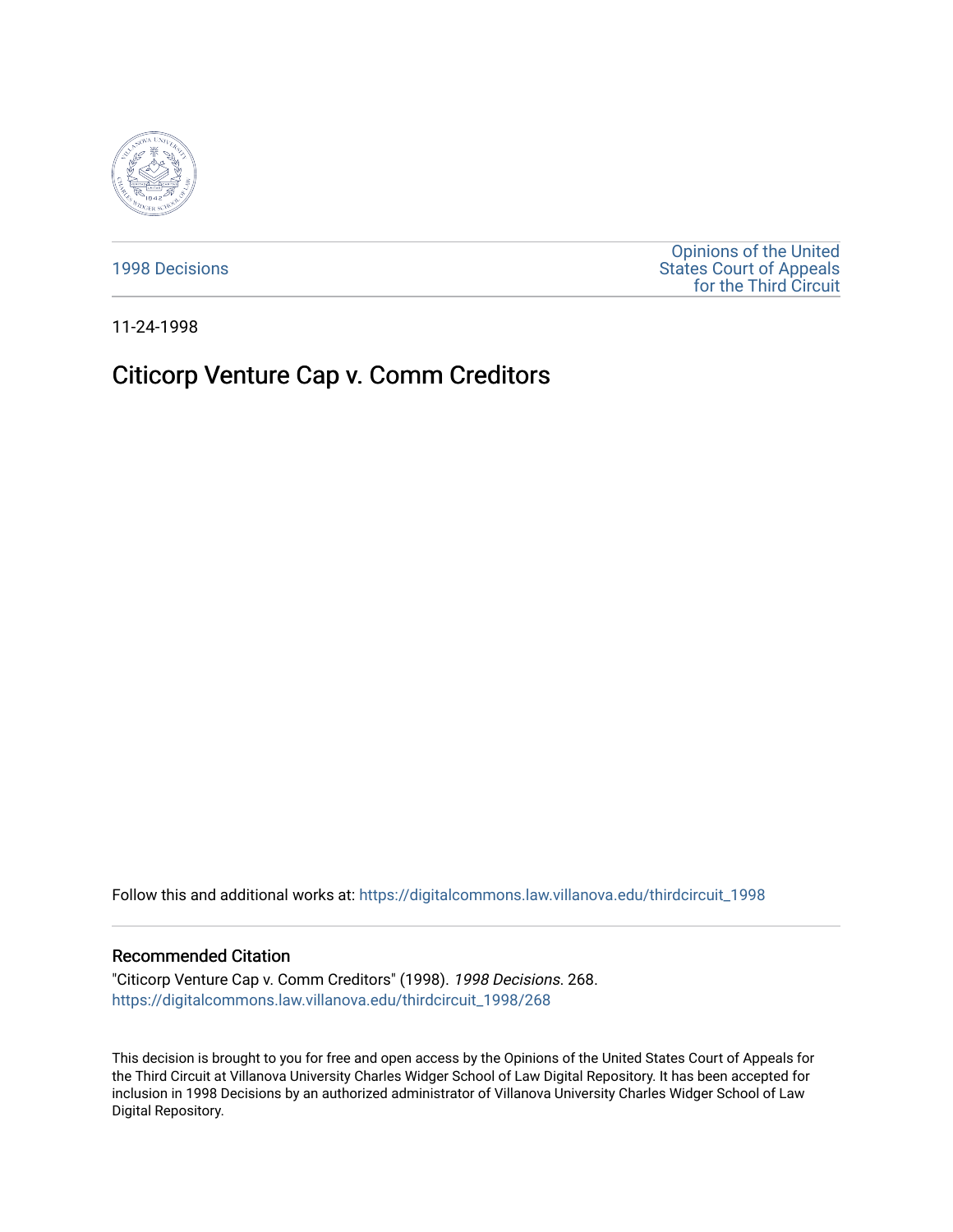Filed November 24, 1998 UNITED STATES COURT OF APPEALS FOR THE THIRD CIRCUIT

NOS. 97-3518 and No. 97-3519

CITICORP VENTURE CAPITAL, LTD., a New York Corporation

v.

COMMITTEE OF CREDITORS HOLDING UNSECURED CLAIMS, AND COMMITTEE OF CREDITORS HOLDING UNSECURED CLAIMS AS ESTATE REPRESENTATIVE OF PAPERCRAFT CORPORATION (D.C. Civil No. 95-cv-01872)

COMMITTEE OF CREDITORS HOLDING UNSECURED CLAIMS, AND COMMITTEE OF CREDITORS HOLDING UNSECURED CLAIMS AS ESTATE REPRESENTATIVE OF PAPERCRAFT CORPORATION

v.

CITICORP VENTURE CAPITAL LTD., a New York Corporation (D.C. Civil No. 95-cv-01886)

> COMMITTEE OF CREDITORS HOLDING UNSECURED CLAIMS, AND COMMITTEE OF CREDITORS HOLDING UNSECURED CLAIMS AS ESTATE REPRESENTATIVE OF PAPERCRAFT CORPORATION, Appellant in No. 97-3518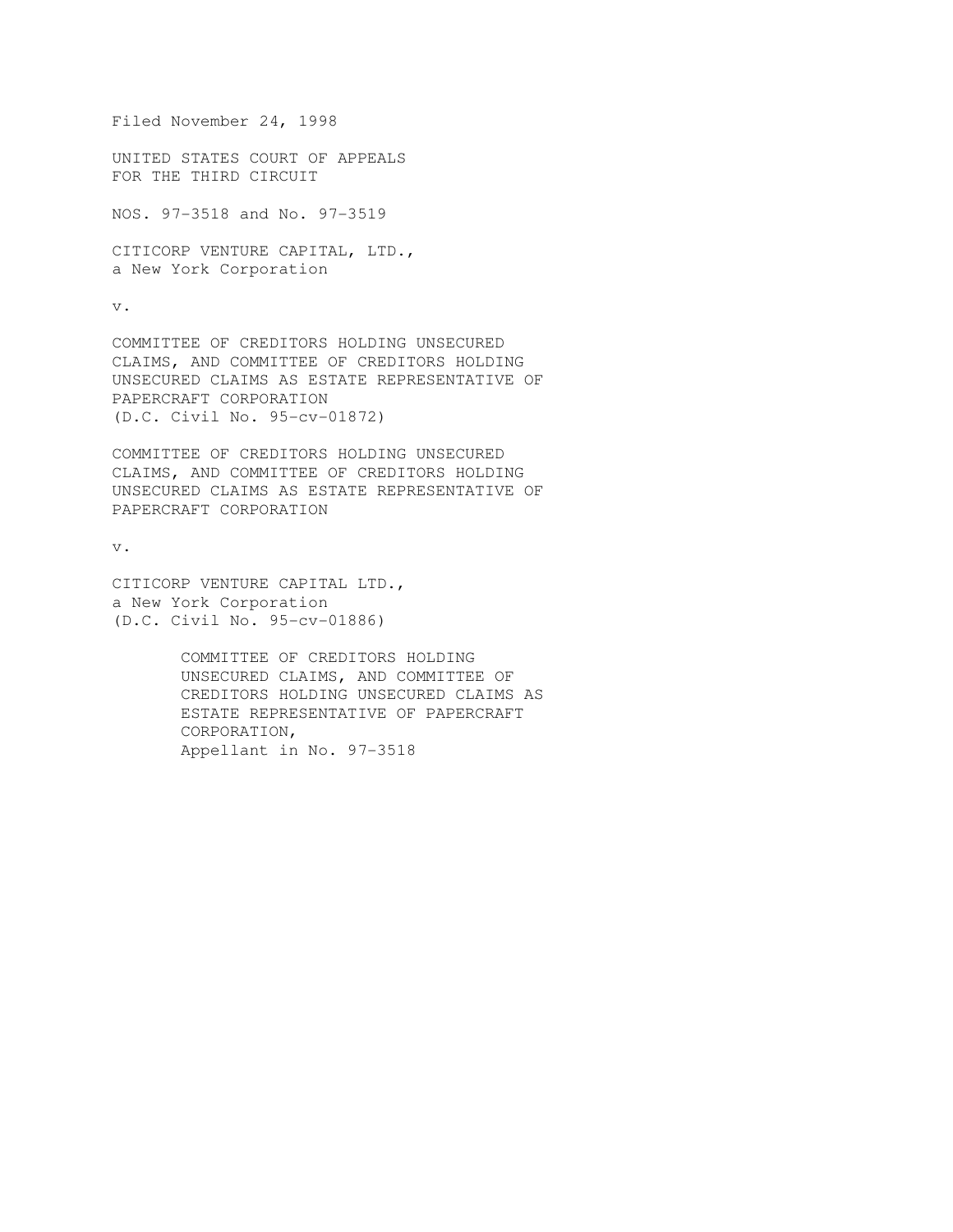CITICORP VENTURE CAPITAL, LTD., a New York Corporation

v.

COMMITTEE OF CREDITORS HOLDING UNSECURED CLAIMS, AND COMMITTEE OF CREDITORS HOLDING UNSECURED CLAIMS AS ESTATE REPRESENTATIVE OF PAPERCRAFT CORPORATION (D.C. Civil No. 95-cv-01872)

COMMITTEE OF CREDITORS HOLDING UNSECURED CLAIMS, AND COMMITTEE OF CREDITORS HOLDING UNSECURED CLAIMS AS ESTATE REPRESENTATIVE OF PAPERCRAFT CORPORATION

v.

CITICORP VENTURE CAPITAL LTD., a New York Corporation (D.C. Civil No. 95-cv-01886)

> CITICORP VENTURE CAPITAL, LTD. Appellant in No. 97-3519

On Appeal From the United States District Court For the Western District of Pennsylvania (D.C. Civil Action Nos. 95-cv-01872 and 95-cv-01886)

Argued July 21, 1998

BEFORE: STAPLETON and ROSENN, Circuit Judges, and RESTANI,\* Judge

(Opinion Filed November 24, 1998)

\*Hon. Jane A. Restani, Judge of the United States Court of International Trade, sitting by designation.

 $\mathcal{L}_\mathcal{L}$  , and the set of the set of the set of the set of the set of the set of the set of the set of the set of the set of the set of the set of the set of the set of the set of the set of the set of the set of th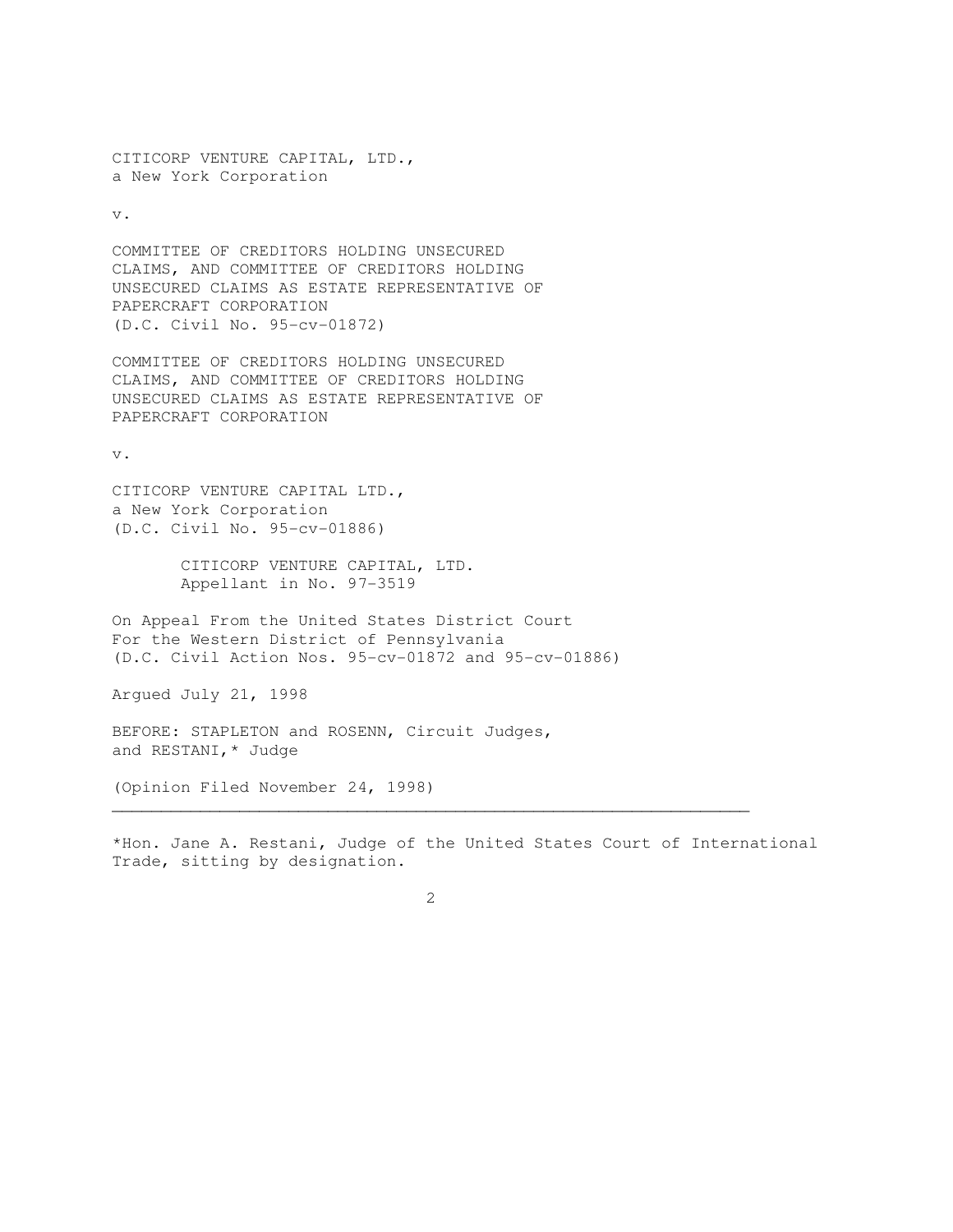Amy M. Tonti Klett, Lieber, Rooney & Schorling One Oxford Centre, 40th Floor Pittsburgh, PA 15219 and Paul K. Vey Pietragallo, Bosick & Gordon One Oxford Centre, 38th Floor Pittsburgh, PA 15219 and Lawrence J. Slattery (Argued) Citibank Legal Affairs Office 425 Park Avenue, 3rd Floor New York, NY 10043 Attorneys for Citicorp Venture Capital, Ltd. Appellant in No. 97-3519 Philip E. Beard Stonecipher, Cunningham, Beard & Schmitt 125 First Avenue Pittsburgh, PA 15222 and Stephen M. Ray (Argued) Stutman, Treister & Glatt 3699 Wilshire Boulevard Suite 900 Los Angeles, CA 90010 Attorneys for Committee of Creditors Holding Unsecured Claims and Committee of Creditors Holding Unsecured Claims as Estate Representative of Papercraft Corporation, Appellant in No. 97-3518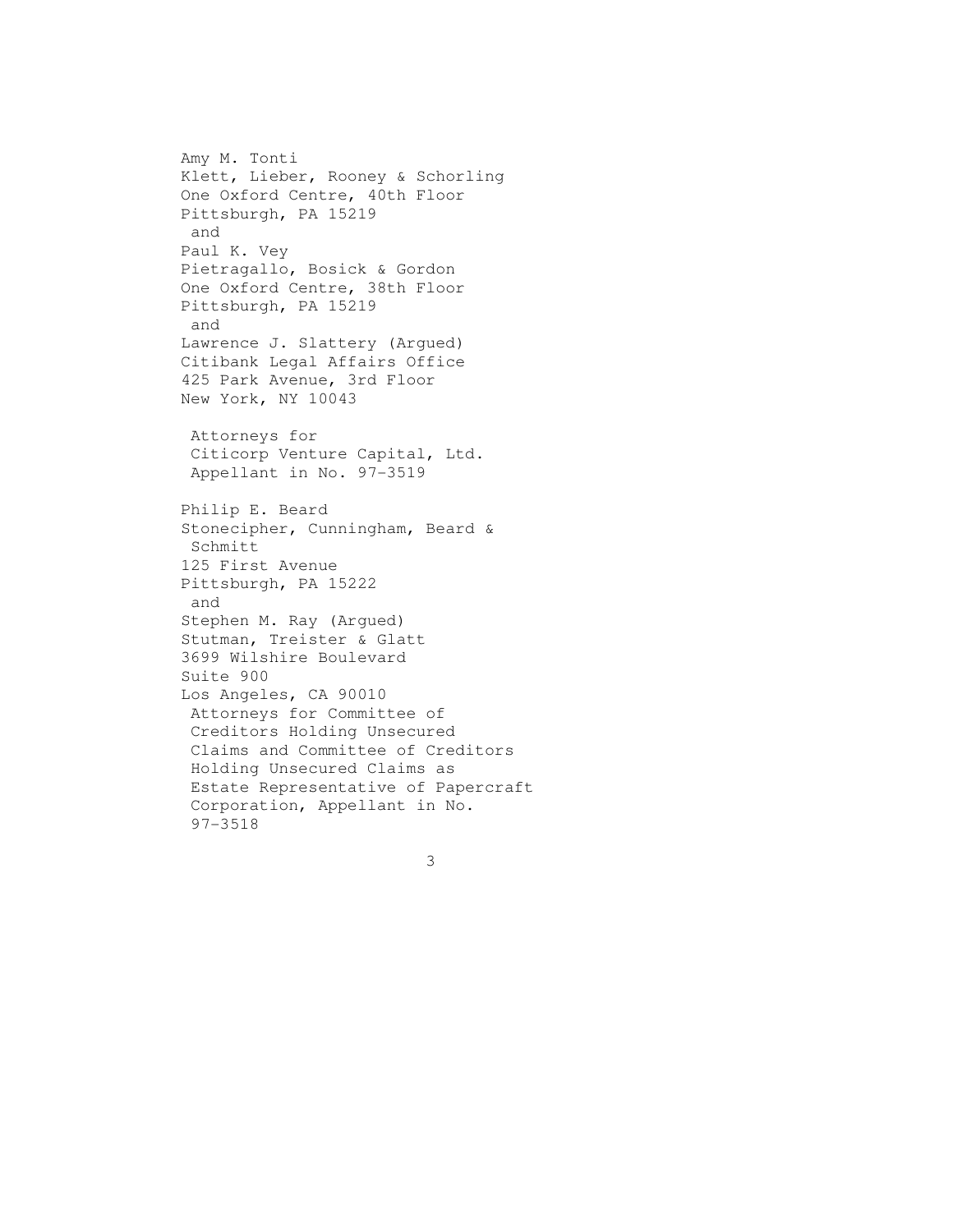OPINION OF THE COURT

STAPLETON, Circuit Judge:

This appeal is from a decision in an adversary proceeding brought by plaintiff-appellant/cross-appellee Committee of Creditors Holding Unsecured Claims (the "Committee") against defendant-appellee/cross-appellant Citicorp Venture Capital, Ltd. ("CVC"). The action arises out of the chapter 11 reorganization of Papercraft Corporationfiled in the Western District of Pennsylvania. The Committee claims that CVC, while a fiduciary of Papercraft, secretly purchased millions of dollars of claims against Papercraft at a discount, seeking to control Papercraft's assets and make a profit at the expense of Papercraft's other creditors. CVC contends that the claims were properly purchased and that it acted in the best interests of both the company and its creditors. After a trial, the bankruptcy court entered a judgment against CVC, allowing CVC's purchased claims only to the extent of the discounted amount CVC paid for them and limiting its recovery to the percentage distribution provided in the plan multiplied by that discounted amount. On appeal, the district court agreed with the bankruptcy court's finding that CVC had breached its fiduciary duties, acted inequitably, and caused injury to Papercraft and its creditors. It disagreed, however, with the bankruptcy court's chosen remedy and remanded for a redetermination regarding the appropriate remedial action. This appeal followed.

## I. THE FACTS FOUND BY THE BANKRUPTCY COURT\*

In 1985, Papercraft completed a leveraged buyout in which CVC invested \$5.8 million. As a result of this transaction, CVC was given a 28% equity interest in Papercraft's direct parent, Amalgamated Investment Corp., and the right to seat one representative on the boards of directors of Amalgamated, Papercraft, and Papercraft's wholly-owned operating subsidiaries, Barth & Dreyfuss of California and Knomark, Inc. CVC's vice president, M. Saleem Muqaddam, became CVC's representative on these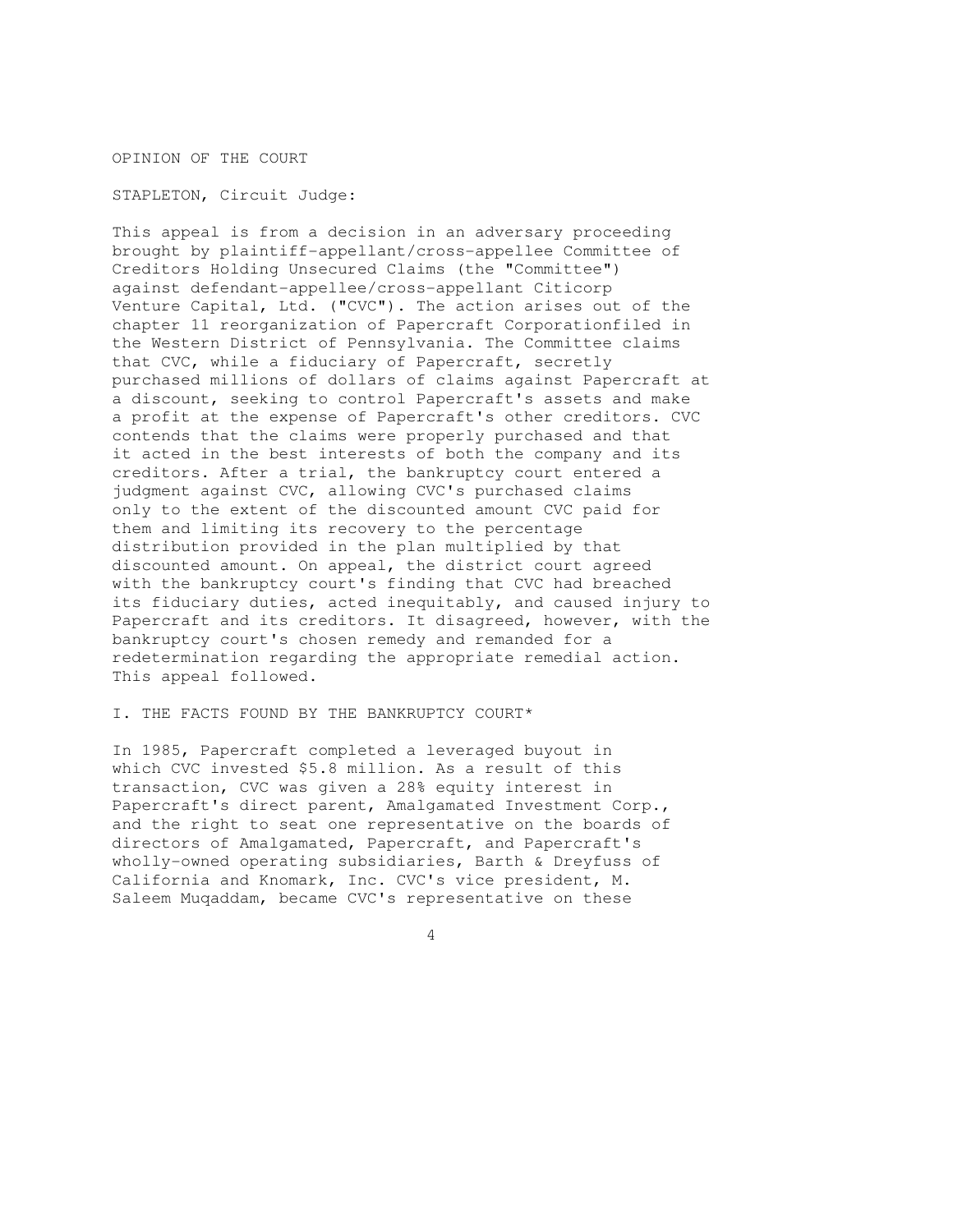boards of directors, and he remained such during the time period relevant to this appeal.

Papercraft ran into financial difficulties a few years after the transaction, which forced a restructuring of the leveraged buyout ("LBO") debt. As part of the restructuring, Papercraft exchanged about 98% of its indebtedness for new First Priority Notes and Second Priority Notes. However, beginning in 1990, Papercraft was unable to meet the terms of the notes and sought to negotiate a second restructuring of its unsecured debt. An informal committee of major Papercraft creditors was formed and, after several months of negotiations, an agreement was reached on a restructuring plan. The plan, known as the "BDK plan," called for a merger of Papercraft's operating subsidiaries (Barth & Dreyfuss and Knomark) into a single entity, BDK Holdings, Inc., as part of a voluntary chapter 11 petition to be filed by Papercraft. The creditors' claims against Papercraft would then be converted into "BDK Units" consisting of stock and bonds issued by the new venture. The BDK plan was approved unanimously by Papercraft's directors, including CVC's Muqaddam, in March 1991.

Papercraft filed its voluntary petition under chapter 11 on March 22, 1991. As of the filing date, Papercraft had outstanding \$90.7 million in First Priority Notes and \$56.3 million in Second Priority Notes, none of which were held by CVC. Pursuant to the agreement among the creditors, Papercraft filed the BDK plan with the chapter 11 petition and an official Committee was formed to represent the interests of unsecured creditors.

Though the chapter 11 petition and BDK plan werefiled in March 1991, the required Papercraft disclosure statement, a prerequisite to confirmation of the plan, was not filed until October 1991. During this delay, CVC managed to purchase over 40% of the outstanding notes, at a significant discount. CVC, despite its earlier support of the BDK plan, then objected to the confirmation of that plan and offered its own competing plan, which called for a CVC purchase of Papercraft's assets. An account of the specific circumstances under which CVC took these actions follows.

 $\sim$  5  $\sim$  5  $\sim$  5  $\sim$  5  $\sim$  5  $\sim$  5  $\sim$  5  $\sim$  5  $\sim$  5  $\sim$  5  $\sim$  5  $\sim$  5  $\sim$  5  $\sim$  5  $\sim$  5  $\sim$  5  $\sim$  5  $\sim$  5  $\sim$  5  $\sim$  5  $\sim$  5  $\sim$  5  $\sim$  5  $\sim$  5  $\sim$  5  $\sim$  5  $\sim$  5  $\sim$  5  $\sim$  5  $\sim$  5  $\sim$  5  $\sim$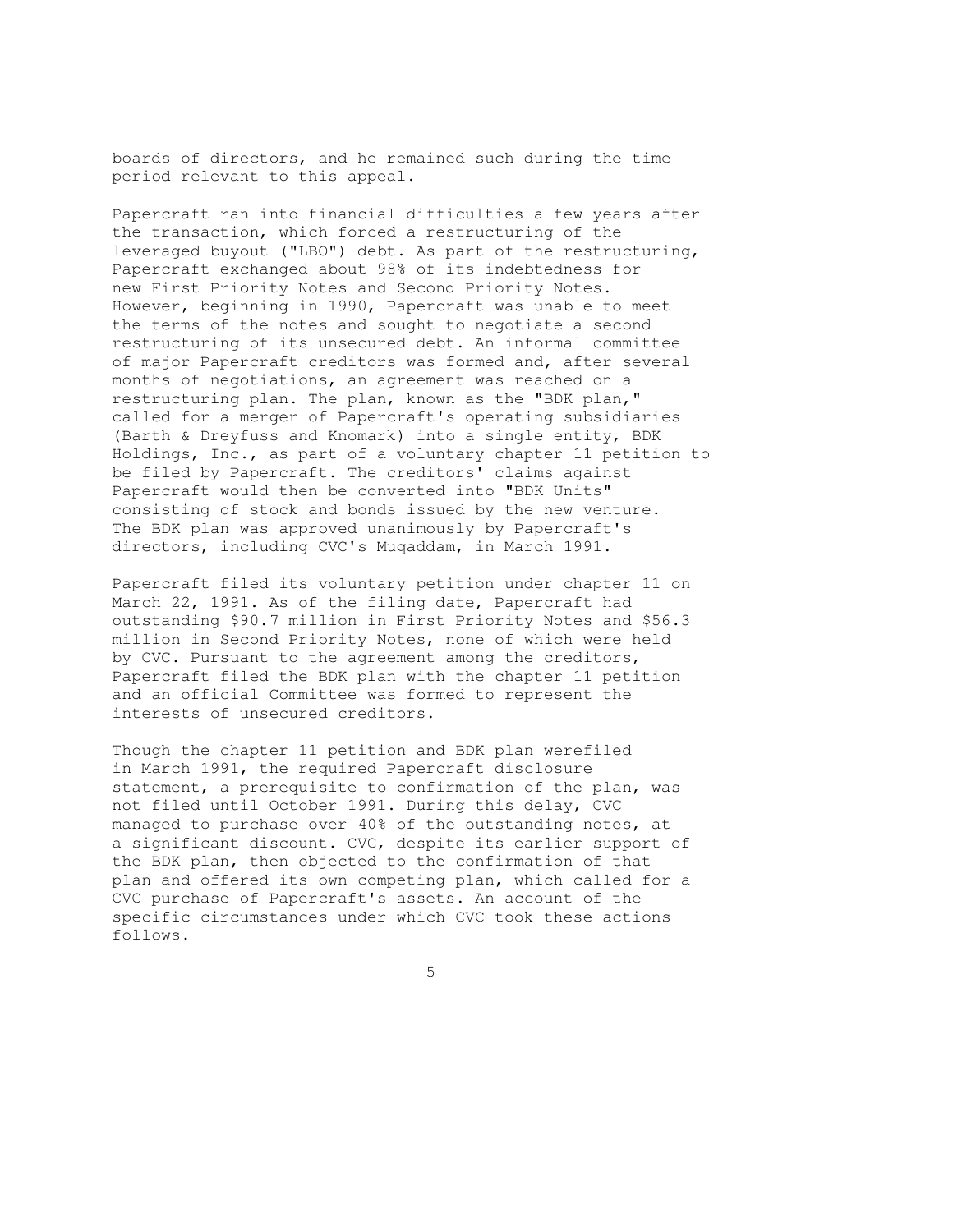In March 1991, Muqaddam, in a memorandum to CVC's Investment Committee, sought authorization to spend up to \$10 million purchasing Papercraft notes. CVC officials granted the request in April 1991. Muqaddam, acting for CVC, then began making anonymous purchases of notes through various brokers. Between April and August 1991, CVC purchased \$60,849,575.72 face value of the Papercraft notes for \$10,553,541.88. These purchases represented a significant proportion of the outstanding Papercraft debt: CVC managed to acquire 38.3% of Papercraft's outstanding First Priority Notes and 46.4% of outstanding Second Priority Notes. In all, CVC's purchases amounted to 40.8% of Papercraft's total unsecured claims. It thus achieved a "blocking" position in the proposed reorganization. Although Muqaddam was a member of Papercraft's board, and therefore a fiduciary to the company and its creditors, neither he nor anyone else from CVC requested or obtained the approval of the board, the Committee, or the court before purchasing the notes. Nor did CVC disclose to any of the selling creditors its identity as buyer or itsfiduciary status.

At the same time CVC was surreptitiously purchasing claims, it also requested or otherwise obtained confidential information about Papercraft's financial stability and assets, including information that was not shared with Papercraft's other creditors. In early 1991, at Muqaddam's direction, two CVC employees visited the headquarters of Papercraft's Barth & Dreyfuss subsidiary to obtain information. During that visit, CVC copied financial statements, looked at the company's product lines, held meetings with management, and toured the facilities. A written report was subsequently completed by CVC, drafts of which were shared with Papercraft personnel. Indeed, Frank Kane, Papercraft's Chief Financial Officer, reviewed the report and gave comments directly to Muqaddam. None of this information was shared with the Committee. Papercraft personnel also forwarded a number offinancial analyses and other documents directly to CVC, including a tax analysis that had been completed by a consultingfirm at Muqaddam's request. In addition, a valuation of Papercraft assets and a distressed sale analysis completed

 $\sim$  6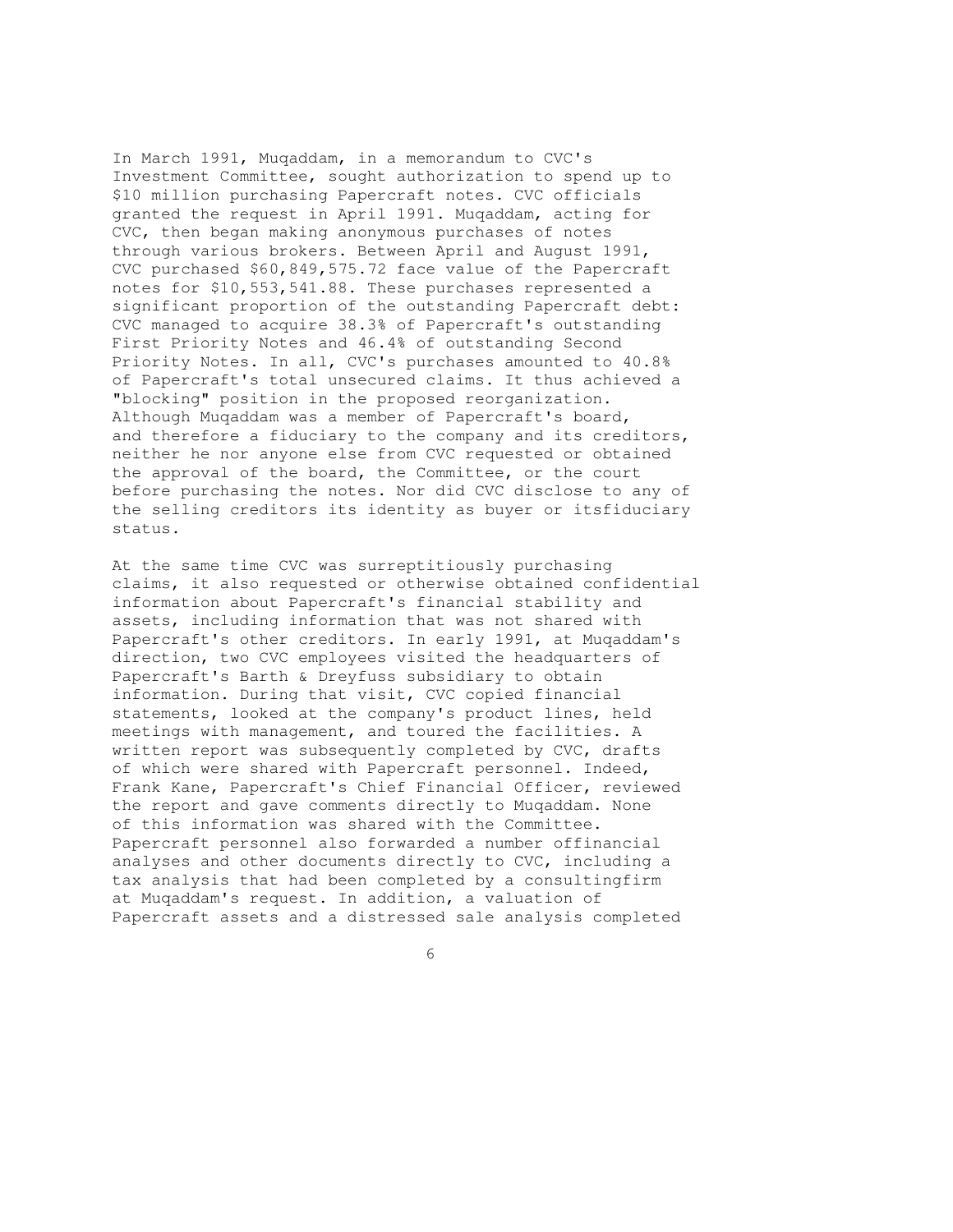by Chanin and Company, the Committee's own financial advisor, was given to CVC by Papercraft personnel.

As CVC accumulated Papercraft debt and information between April and August 1991, it also formulated a reorganization plan designed to compete with the previously filed BDK plan. Muqaddam and his staff prepared a series of reports evaluating the possibility of a CVC asset purchase offer. These reports were based, in large part, on the information about Papercraft that had been forwarded to CVC by Kane. In the course of preparing an asset purchase offer, Muqaddam held a meeting with Kane and the Bank of New York Credit Corporation ("BNYCC") to discuss financing for a CVC asset purchase offer. Muqaddam then prepared a memorandum to CVC's Investment Committee requesting authorization to purchase Papercraft's assets. This authority was granted to Muqaddam in August 1991.

In early September 1991, CVC formalized an asset purchase offer by sending a letter to Papercraft detailing the plan and announcing a financing arrangement with BNYCC. Shortly before this announcement, Muqaddam informed the Committee, for the first time, that CVC had been purchasing claims. Soon after the asset purchase offer was announced, it was filed as a plan of reorganization by Papercraft. Papercraft also filed disclosure statements for both the BDK plan and the CVC plan in October 1991.

The BDK plan disclosure statement was approved by the bankruptcy court at a hearing in December 1991. Shortly thereafter, CVC withdrew its plan of reorganization, but then filed objections to confirmation of the BDK plan. The bankruptcy court overruled those objections and confirmed the BDK plan in January 1992.

#### II. THE PRIOR PROCEEDINGS

In October 1991, the Committee initiated this adversary proceeding against CVC, objecting to the allowance of the claims CVC had purchased and seeking equitable subordination of those claims. After extensive discovery, a trial was held over two days in November 1994. After reviewing the testimony and evidence, the bankruptcy court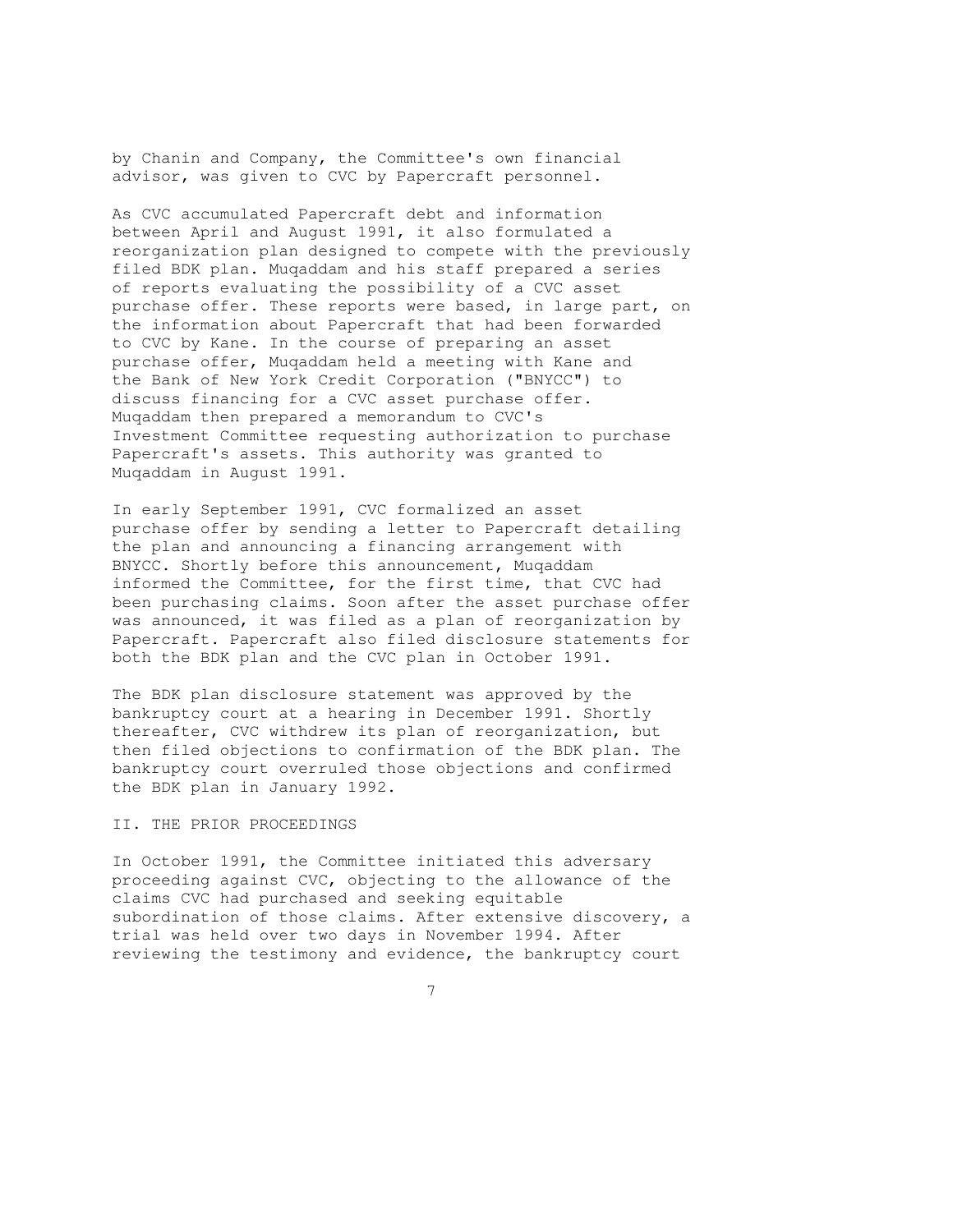ruled in favor of the Committee. The court held that CVC had failed to meet its fiduciary obligation to act in the best interest of Papercraft and its creditors. See In re Papercraft Corp., 187 B.R. 486, 497 (Bankr. W.D. Pa. 1995). It identified three adverse effects from CVC's breaches of its fiduciary duty. First, the bankruptcy court noted that the note holders who sold their claims to CVC "were deprived of the ability to make a fully informed decision concerning the sale of their claims." Id. Although they might have still decided to sell after full disclosure, "[t]he harm lies in the fact that the selling noteholders had no opportunity to consider pertinent information." Id.

Second, the court concluded that "CVC's actions diluted the voting rights of prepetition creditors and resulted in CVC's attempt to wrest from the prepetition creditors the valuable assets of [Papercraft]." Id. Though CVC did not ultimately vote its claims, the court concluded that "[n]onetheless, its acquisition of claims placed it in the controlling seat in its class," id. at 499 n. 10, and that CVC was able to influence the negotiations surrounding the terms of the plan despite its ultimate election not to vote.

Finally, the bankruptcy court decided that CVC's actions created a conflict of interest which jeopardized its ability "to make future decisions on claims as a director free of [its] own personal interests as [an] owner of claims. Adding to the conflict is the fact that these purchases were made at a discount from present value. This brings into play a profit motive, accentuating [its] personal interests." Id. at 500 (quoting In re Cumberland Farms, Inc., 181 B.R. 678, 680 (Bankr. D. Mass. 1995)).

To remedy the adverse consequences of CVC's behavior, the bankruptcy court applied a "per se rule" that when a claim is purchased by an insider at a discount without adequate disclosure to the debtor and creditors, "the insider's newly acquired claim will be limited to the amount paid by the acquiring insider and recovery on the claim will be limited to the percentage distribution provided in the plan, as applied to the allowed claim." Id. at 491. However, the bankruptcy court declined to equitably subordinate CVC's claims.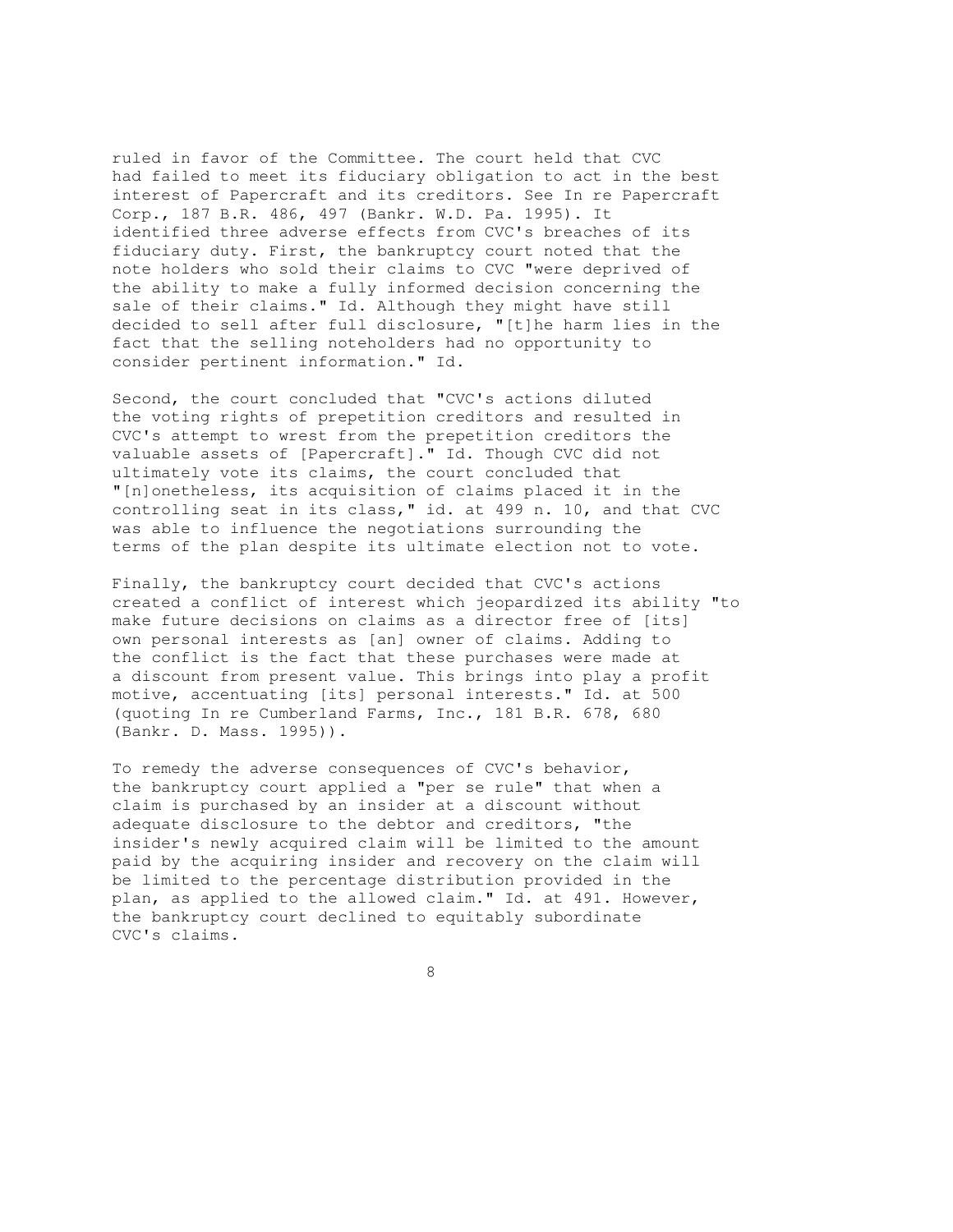On appeal, the district court first reviewed the findings of fact made by the bankruptcy court and found none of them clearly erroneous. Applying the facts to the test for equitable subordination, the district court agreed that CVC had acted inequitably and that this behavior had injured creditors. As for a remedy, the district court held that CVC's recovery should, at a minimum, be limited to the amount paid for its claims so as to eliminate any potential profits from the purchase of the notes. It disapproved of the bankruptcy court's per se rule, however, and remanded to the bankruptcy court for a determination of "the amount CVC's claims should be subordinated." Id.1

#### III. THE RIGHT TO RELIEF

Before ordering equitable subordination, most courts have required a showing involving three elements: (1) the claimant must have engaged in some type of inequitable conduct, (2) the misconduct must have resulted in injury to the creditors or conferred an unfair advantage on the claimant, and (3) equitable subordination of the claim must not be inconsistent with the provisions of the bankruptcy code. U.S. v. Noland, 116 S. Ct. 1524 (1996) (describing existing case law as consistent with the three part test identified in In re Mobile Steel Co., 563 F.2d 692, 700 (5th Cir. 1977)).2

1. The bankruptcy court had jurisdiction over this adversary proceeding pursuant to 28 U.S.C. SS 157(b) & 1334(b). The district court had appellate jurisdiction over the bankruptcy court'sfinal judgment pursuant to 28 U.S.C. S 158(a)(1). We have jurisdiction over the final decision of the district court pursuant to 28 U.S.C.S 158(d). See In re Indian Palms Associates, Ltd., 61 F.3d 197, 199 n. 2 (3d Cir. 1995).

\_\_\_\_\_\_\_\_\_\_\_\_\_\_\_\_\_\_\_\_\_\_\_\_\_\_\_\_\_\_\_\_\_\_\_\_\_\_\_\_\_\_\_\_\_\_\_\_\_\_\_\_\_\_\_\_\_\_\_\_\_\_\_\_\_

2. This court, in In re Burden, 917 F.2d 115, 120 (3d Cir. 1990), concluded that "creditor misconduct is not [always] a prerequisite for equitable subordination." Burden involved subordination of a tax penalty in the absence of government misconduct. The Supreme Court, in two recent cases regarding the standards for tax penalty subordination, has refused to decide whether misconduct is required under S  $510(c)$ , resolving each case on the principle that "categorical" subordination is not permissible. See United States v. Reorganized CF & I Fabricators of Utah, Inc., 518 U.S. 213, 229 (1996); Noland, 517 U.S. at 543. We need not here resolve the issue of whether misconduct is always a prerequisite to equitable subordination because the bankruptcy court properly found misconduct.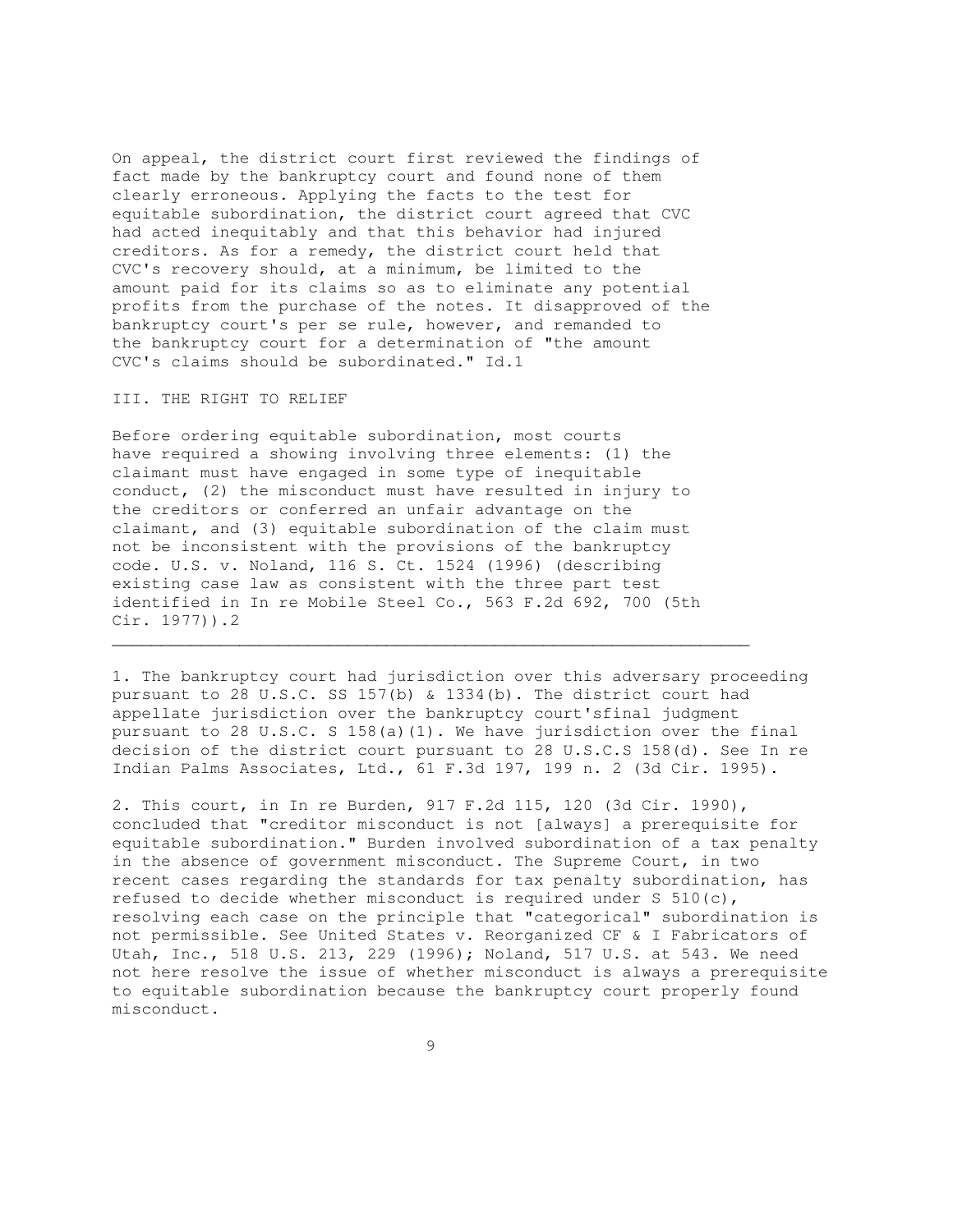#### A. Inequitable Conduct

1. The Legal Sufficiency of the Findings of the Bankruptcy Court

CVC acknowledges that it and its representative, Muqaddam, owed a fiduciary duty to Papercraft and its creditors at all times relevant here. It asserts, however, that neither breached a fiduciary duty. It insists that it is not improper per se for a fiduciary to purchase claims against the debtor in a bankruptcy at a discount and it stresses that the bankruptcy court made no finding that the prices paid for the Papercraft notes were unfair or inequitable at the time of the purchases.

We accept, arguendo, that the purchase of notes at a discount by a fiduciary of a debtor in bankruptcy is not improper under all circumstances,3 and we acknowledge the absence of a finding on the fairness of the purchase price. The bankruptcy court found, however, that the Papercraft notes (1) were purchased for the dual purpose of making a profit for CVC on the notes and of being able to influence the reorganization in its own self-interest, (2) were purchased with the benefit of non-public information acquired as a fiduciary, and (3) were acquired without disclosure of its purchasing plans to the bankruptcy court, the Papercraft board, the Committee, or the selling note holders. The bankruptcy court further pointed out that under Brown v. Presbyterian Ministers, 484 F.2d 998, 1005 (3d Cir. 1973), the opportunity to purchase the notes was a corporate opportunity of which CVC could not avail itself, consistent with its fiduciary duty, without giving the corporation and its creditors notice and an opportunity to participate.

3. There is authority arguably to the contrary, but, in light of the findings of the bankruptcy court, we need not, and do not, resolve the issue here. In Manufacturers Trust Co. v. Becker, 338 U.S. 304, 313-14 (1949) the court observed, ". . . [I]f it is clear [as it is] that a fiduciary may ordinarily purchase debt claims in fair transactions during the solvency of the corporation, the lower federal courts seem agreed that he cannot purchase after judicial proceedings for the relief of a debtor are expected or have begun." (citing cases).

 $\mathcal{L}_\mathcal{L} = \{ \mathcal{L}_\mathcal{L} = \{ \mathcal{L}_\mathcal{L} = \{ \mathcal{L}_\mathcal{L} = \{ \mathcal{L}_\mathcal{L} = \{ \mathcal{L}_\mathcal{L} = \{ \mathcal{L}_\mathcal{L} = \{ \mathcal{L}_\mathcal{L} = \{ \mathcal{L}_\mathcal{L} = \{ \mathcal{L}_\mathcal{L} = \{ \mathcal{L}_\mathcal{L} = \{ \mathcal{L}_\mathcal{L} = \{ \mathcal{L}_\mathcal{L} = \{ \mathcal{L}_\mathcal{L} = \{ \mathcal{L}_\mathcal{$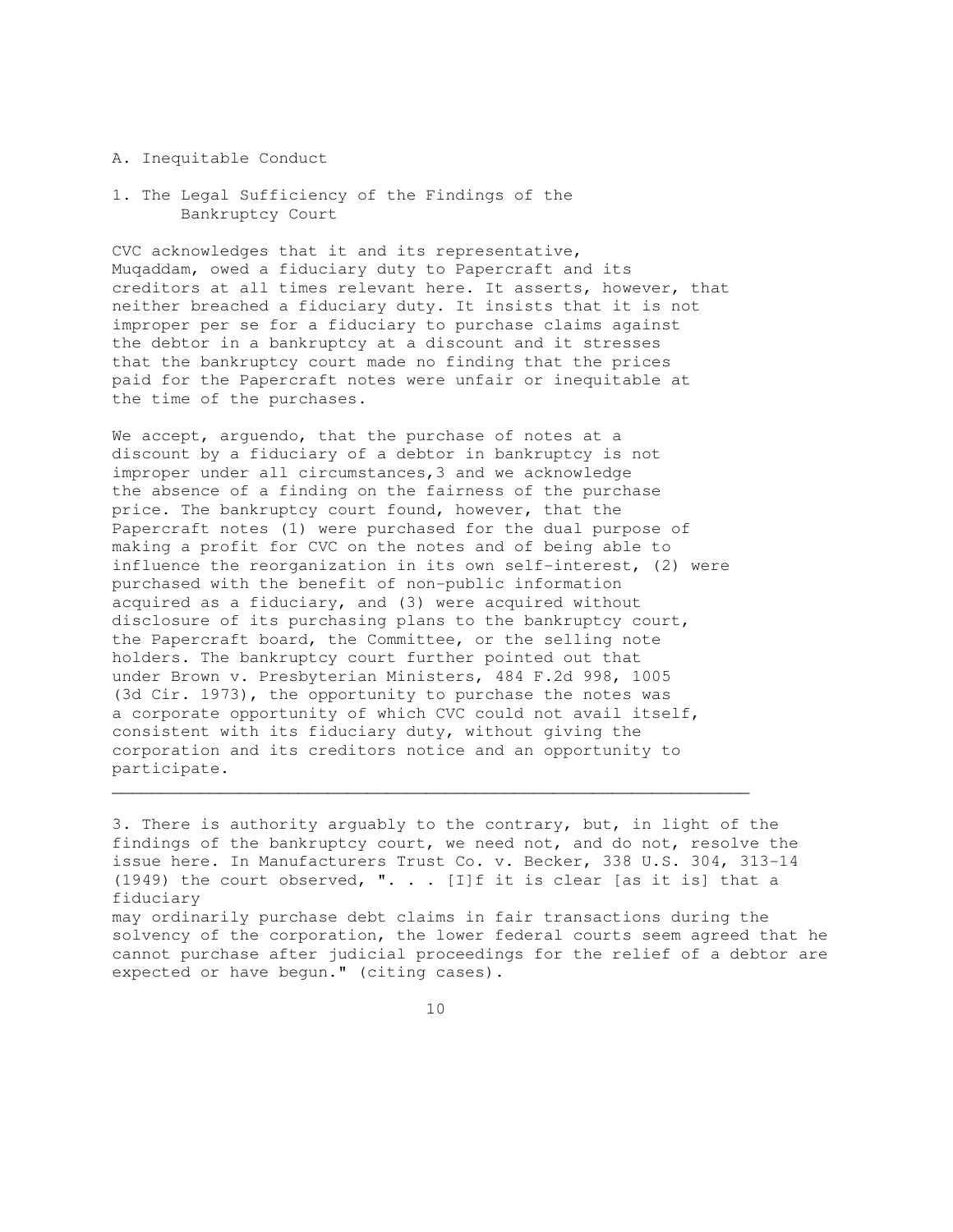CVC primarily protests that the bankruptcy court's findings of fact concerning inequitable conduct on its part are clearly erroneous. We will address that contention in the following section. We hold here, however, that the above noted findings reflect ample inequitable conduct to support a subordination remedy. Indeed, those findings make this a paradigm case of inequitable conduct by a fiduciary as that concept has been developed in the case law, and we believe further elaboration is not required. Before turning to an analysis of the record support for these findings, we will only comment briefly on two of CVC's justifications for its conduct.

CVC insists that the opportunity to purchase the notes was not a corporate opportunity, and that notice to Papercraft's Board and the Committee was not required because Papercraft could not have purchased the notes at discount and the members of the Committee had no interest in doing so. We agree with the Committee, however, that CVC's argument is fundamentally at odds with our decision in Brown.

In Brown, we held that the availability of claims for purchase at a discount constitutes a corporate opportunity. After noting that a director of a solvent corporation may take advantage of a corporate opportunity only if he discloses the opportunity to the corporation, we further held that a director of a corporation in bankruptcy owes a fiduciary duty to creditors and cannot seize a corporate opportunity without disclosure to the creditors or their representative. Even though the director in Brown had purchased a note at discount with the consent of the corporation and its stockholders, we concluded that a breach of fiduciary duty had occurred: "The opportunity should have been disclosed to the receiver as representative of the creditors." Id. at 1005.

CVC contends that Brown is distinguishable because Papercraft was not in a financial or legal position to purchase the notes and because the members of the Committee must have been well aware that a market existed in Papercraft debt. It necessarily follows, according to CVC, that neither could have been injured by its purchases. We believe this argument more relevant to the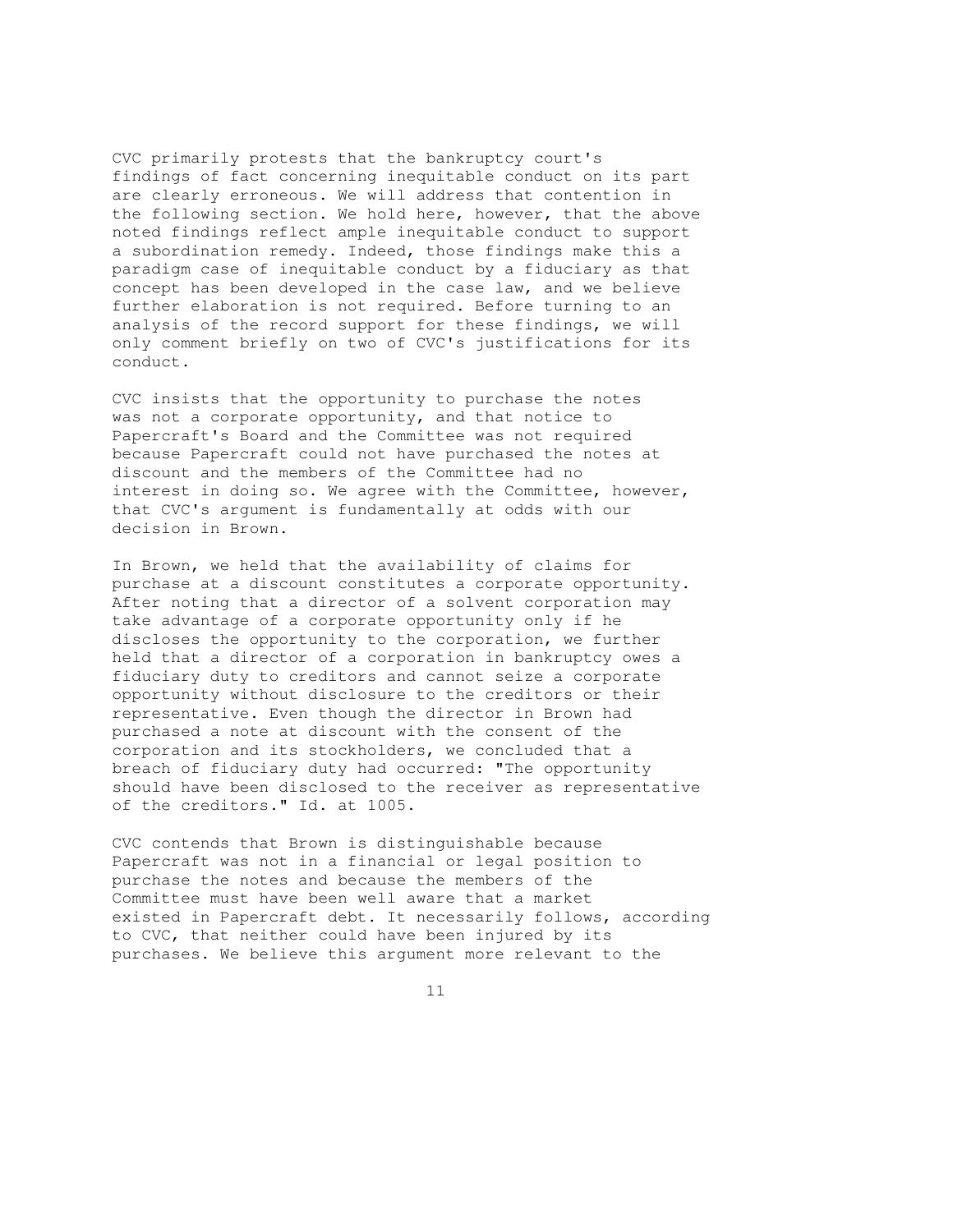remedy issue than to whether a breach of fiduciary duty occurred. That duty required that it share everything that it knew with Papercraft's board and the Committee before commencing its purchases. Its failure to do so would alone support a subordination depriving it of its profit from the note transactions. The absence of a disclosure in circumstances of this kind makes it extremely difficult to say with confidence what would have happened had no breach of duty occurred4 and that, in itself, is a compelling reason for insisting on disclosure.

CVC also argues that its failure to disclose its identity to note sellers was not inequitable because its identity was not material to the purchases. It stresses that no note sellers have thus far complained. We agree with the bankruptcy court, however, that CVC's identity and purchasing plans were clearly material to the purchase transaction. The fact that CVC, a party with access to inside information, was seeking to purchase over \$10 million in Papercraft debt and to steer the reorganization towards a sale to it of Papercraft's assets would certainly have been of interest to a creditor considering a CVC offer to purchase in the summer of 1991.

In short, we agree with the bankruptcy court, the district court, and the Committee that CVC violated its fiduciary duty in a number of significant respects.

2. Record Support for the Bankruptcy Court's Findings

CVC's most fundamental challenge to the factual findings of the bankruptcy court relates to the disclosure issue. It asserts that the court clearly erred in concluding that CVC anonymously purchased the Papercraft notes. While CVC makes no claim that it acted affirmatively to notify anyone

4. If the attention of the Papercraft board and the Committee had been focused on the potential CVC perceived in its note purchases, it is not at all clear that Papercraft or its creditors would have been unable to tap additional resources, just as CVC did. Either or both might have been

 $\mathcal{L}_\mathcal{L}$  , and the set of the set of the set of the set of the set of the set of the set of the set of the set of the set of the set of the set of the set of the set of the set of the set of the set of the set of th

able to seize or participate in the opportunity through borrowing, court approved purchases or amendment to the plan of reorganization to include a cash-out option. See, e.g., In re Cumberland Farms, Inc., 181 B.R. 678 (Bankr. D. Mass. 1995).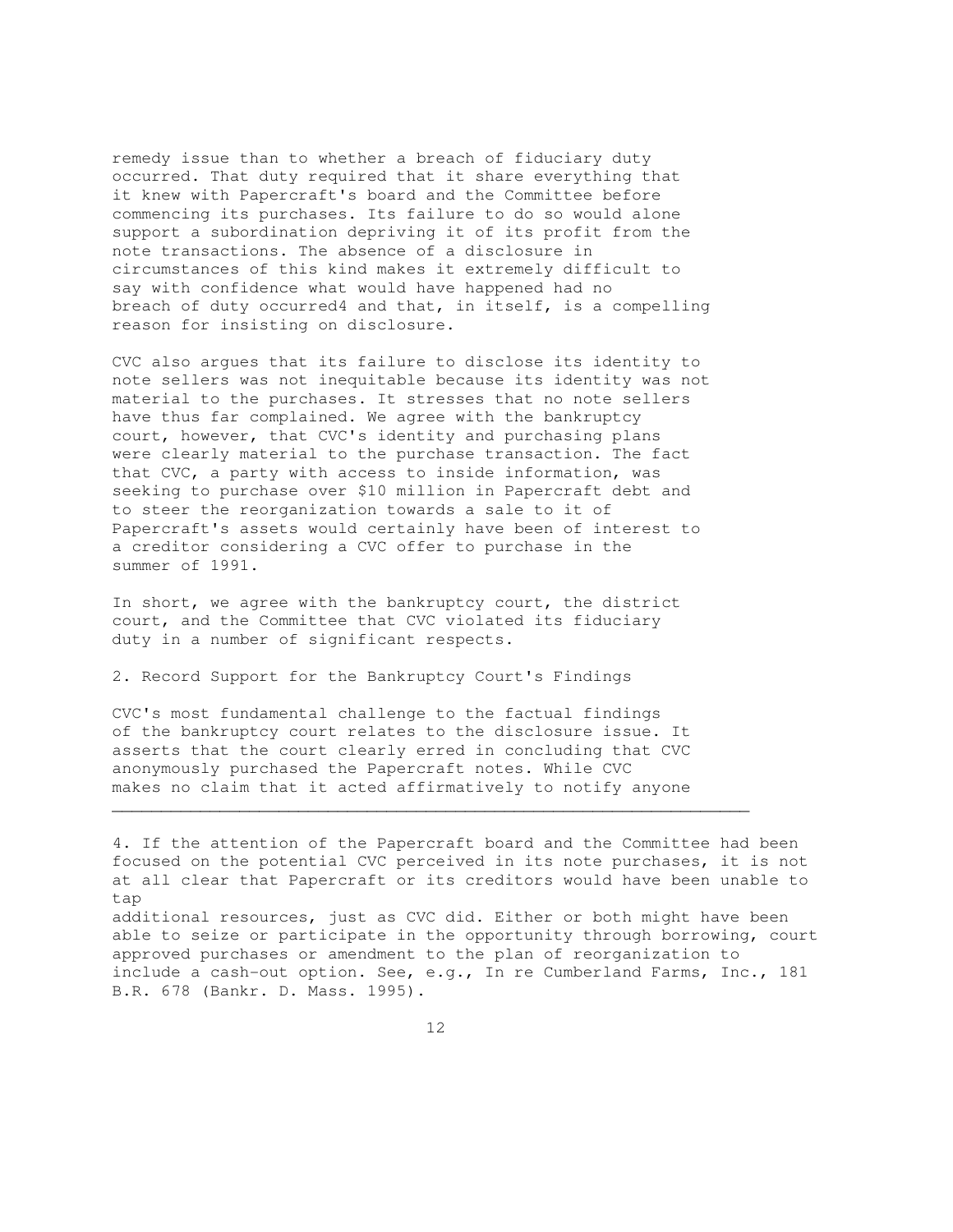of its purchases prior to the consummation of its purchasing plan, it maintains that the sophisticated investors on the Committee knew that CVC was buying claims and chose to keep quiet about it in order to gain a "litigation windfall" by filing suit once CVC announced its position. Specifically, CVC claims that the courts below clearly erred in finding that the Committee had no knowledge of CVC's claims purchases until after CVC announced its competing reorganization plan.

To support its argument, CVC relies upon minutes of a conference call held by the Committee on April 15, 1991. Those minutes reflect that "there was mention of the fact that American Money [a creditor of Papercraft] had sold its notes to Citicorp." App. at 1558. In addition, CVC points to testimony of the Committee's chair, Pamela Cascioli, that she had been made aware of rumors that CVC had purchased American Money's claims. However, the minutes of the conference call and the testimony of Cascioli were illuminated by witnesses at trial, who testified that the discussion during the conference call lasted thirty seconds and that such rumors are commonplace, generally unfounded, and would not normally warrant additional inquiry. The bankruptcy court credited this testimony and specifically found that, other than the rumor, the "committee heard no more about [claims purchasing activity] until CVC made its asset purchase offer in September of 1991." 187 B.R. at 492. It appears that the bankruptcy court weighed the effect of the rumor in light of the explanatory testimony and credited the Committee's explanation. CVC provides no convincing reason to conclude that this determination was clearly erroneous.5

CVC next challenges the court's finding as to its motive in purchasing the notes. It suggests that it was acting in the best interest of the company by offering a cash-out

5. CVC strenuously argues that the bankruptcy court should not be allowed to simply rest on a credibility determination when documentary evidence supports a different conclusion. However, in this case the documentary evidence was explained by the testimony at trial, which the court found credible. There is nothing unusual about a court finding credible one plausible explanation of the significance of documentary evidence.

 $\mathcal{L}_\mathcal{L}$  , and the set of the set of the set of the set of the set of the set of the set of the set of the set of the set of the set of the set of the set of the set of the set of the set of the set of the set of th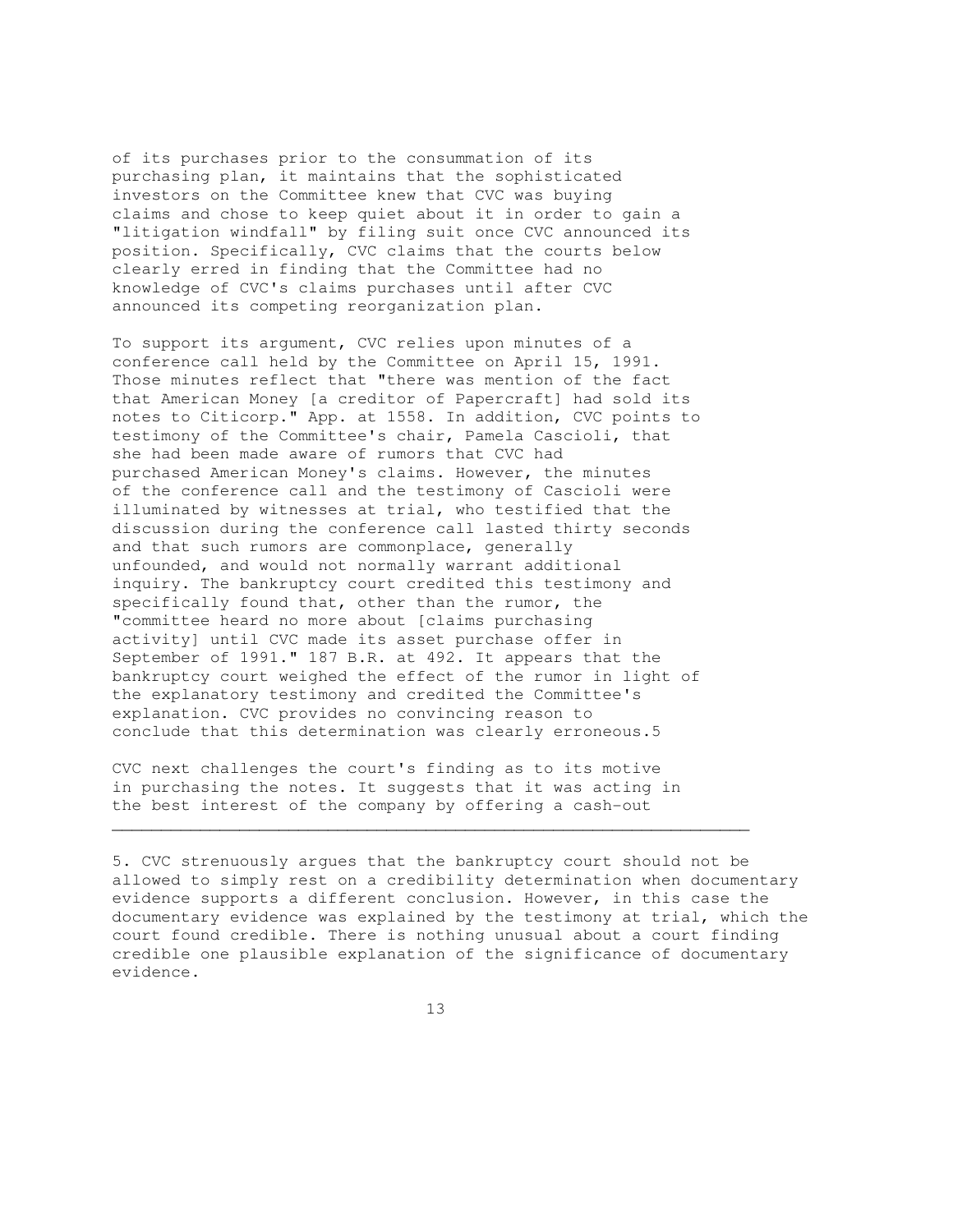option to creditors that was not available under the BDK plan. As we have noted, however, the court found that CVC intended to profit not only from the purchase of the notes at discount but also from gaining control of the reorganization. These findings were supported, inter alia, by the testimony of CVC's own people. Muqaddam admitted that he expected to make a profit from the note purchases, and the chairman of CVC stated that those purchases would help CVC "influence something." Id. at 495-96, 500. The evidence clearly permits an inference that CVC was primarily motivated by its own self-interest in purchasing claims. Accordingly, the court did not clearly err in drawing that inference.

CVC also contests the court's determination that its access to material, non-public information as an insider influenced its purchases of Papercraft notes. The court relied upon evidence establishing that Papercraft's then-Chief Financial Officer, Frank Kane, conducted valuations of the company based on CVC's proposed asset purchase - analyses that were not provided to the Committee. In addition, the court found that some of CVC's information was not public when received, and that CVC was given priority treatment by Papercraft in responding to requests for information. As the court accurately put it,"CVC had virtually unrestricted access to inside information and significant assistance from [Papercraft] through its employees and staff and its control over employees." Id. at 496.

CVC argues that though it was an insider, the information it received did not differ materially from that available to the other creditors, who were all sophisticated institutional investors. The bankruptcy court's conclusion to the contrary is supported, however, by evidence that CVC obtained special financial information andfinancial and tax valuations in order to evaluate its own asset purchase proposal, which was itself directly supported by the note purchases. CVC's argument that the special analyses it received were immaterial rings hollow in light of its use of that information in purchasing claims and preparing its asset purchase offer.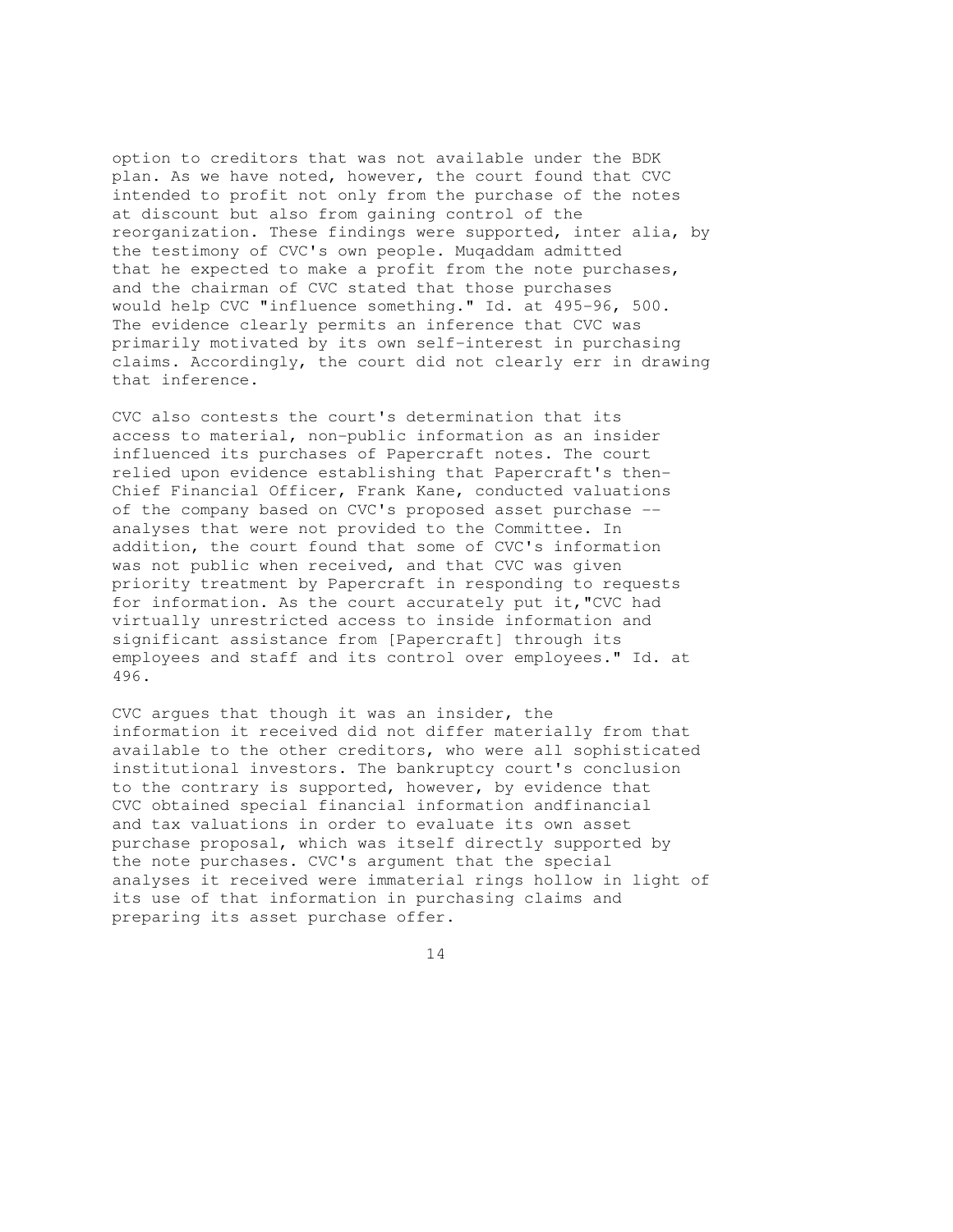In short, our review of the record convinces us that the crucial findings we have referenced as demonstrating inequitable conduct are not clearly erroneous.

## B. Injury or Unfair Advantage

As we have noted, the bankruptcy court identified three areas of injury or unfair advantage suffered by the Committee and Papercraft as a result of CVC's secret purchase of claims at a discount. First, the court found that selling note holders were deprived of the ability to make a fully informed decision to sell their claims. Second, the court concluded that CVC diluted the voting rights of members of the Committee. Though CVC ultimately did not vote its claims, the court indicated that its purchased claims secured a position of influence over the reorganization negotiations. Finally, the court held that CVC's actions created a conflict of interest which jeopardized its ability to make decisions in the best interest of the company, free from its competing profit motive.

The district court also found these "injuries and unfair advantages" to be sufficient to warrant an equitable subordination remedy. It emphasized that CVC had "engaged in a comprehensive information collection effort made possible by its position on Papercraft's Board . . . and then used this information to prepare its own asset purchase offer which directly competed with the BDK plan." Op. at 21. While the district court makes no express reference to it, the Committee points us to trial testimony from its financial advisor indicating that this competing reorganization plan and CVC's associated objections to the BDK plan resulted in confirmation delay that inflicted substantial injury on Papercraft's non-selling creditors.

The bankruptcy court did not attempt to quantify the harms caused in economic terms, and CVC characterizes them as "noneconomic" harms. We do not agree with this characterization, however, and, like the bankruptcy and district courts, we conclude that they are sufficient to justify subordination.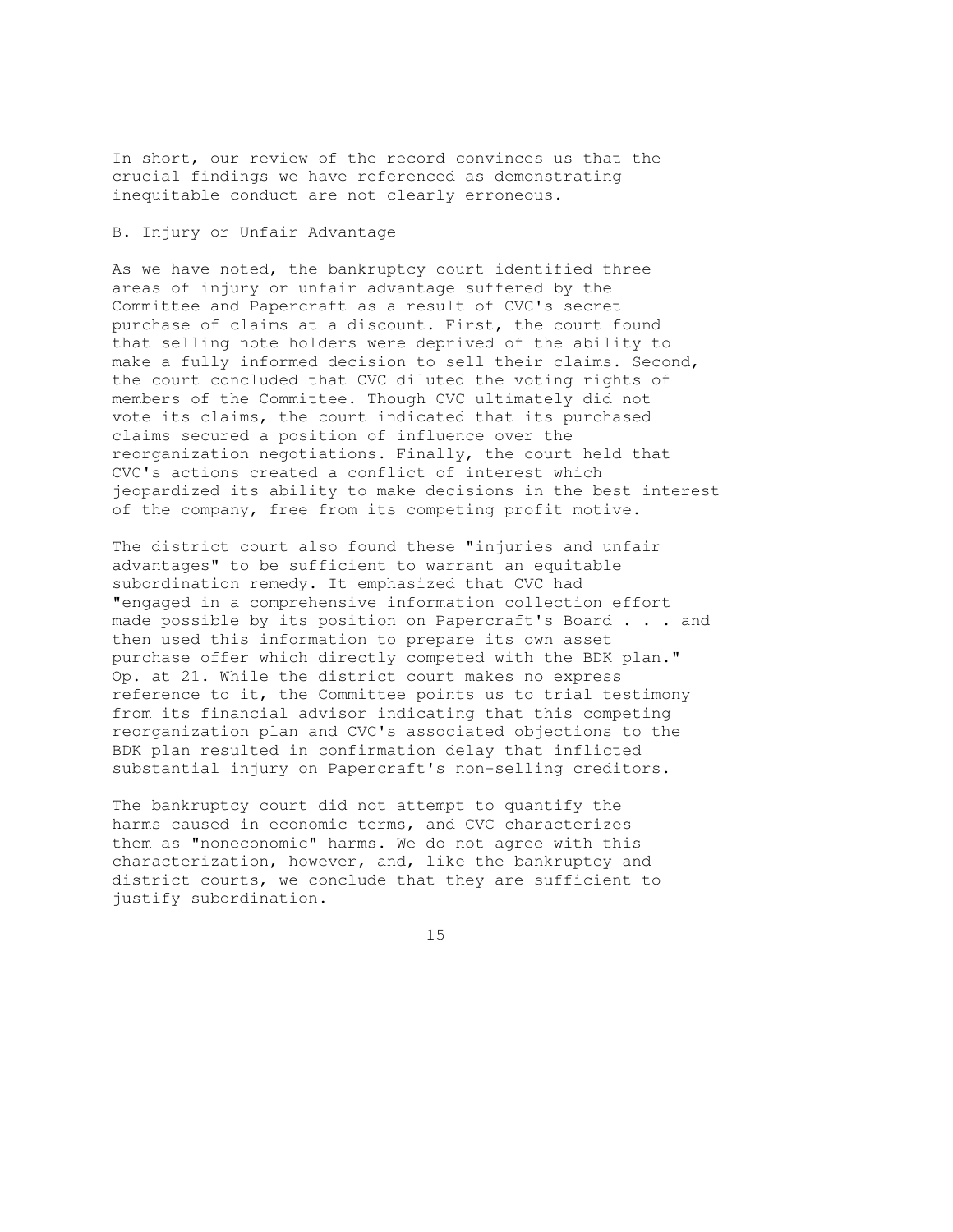#### C. Consistency with the Code

Finally, a remedy of equitable subordination under S 510(c) must not be inconsistent with other provisions of the bankruptcy code. This requirement "has been read as a `reminder to the bankruptcy court that although it is a court of equity, it is not free to adjust the legally valid claim of an innocent party who asserts the claim in good faith merely because the court perceives the result is inequitable.' " Noland, 517 U.S. at 539 (quoting DeNatale & Abram, The Doctrine of Equitable Subordination as Applied to Nonmanagement Creditors, 40 Bus. Law 417, 428 (1985).

CVC makes the argument that other provisions of the bankruptcy code, including those related to voting of claims and transfer of claims, provide all the remedy necessary for inappropriate insider activity. While these provisions may also be applicable, we perceive no reason why the availability of alternative remedies makes equitable subordination under S 510(c) incompatible with the Code under the circumstances of this case.

## IV. THE REMEDY

The bankruptcy court and the district court agreed that CVC's inequitable conduct warranted a remedy and that, at a minimum, it should not be permitted to profit by its purchase of Papercraft notes. Their agreement ended there, however. The bankruptcy court applied a per se rule that whenever an insider purchases a claim of a debtor without disclosure to the debtor and its creditors, that claim will be "allowed" under S 201 only to the extent of the amount paid and "recovery on the claim will be limited to the percentage distribution provided in the plan, as applied to the allowed claim." 187 B.R. at 491. Having imposed that remedy, the bankruptcy court concluded that equitable subordination of CVC's entire claim would "not [be] consistent with the Code." Id. at 502. As it explained:

> In the instant case we find that the first two[elements of equitable subordination] have been met but, because of our limitation on the allowance of CVC's claims, equitable subordination is not consistent with the Code. We have previously held that "principles of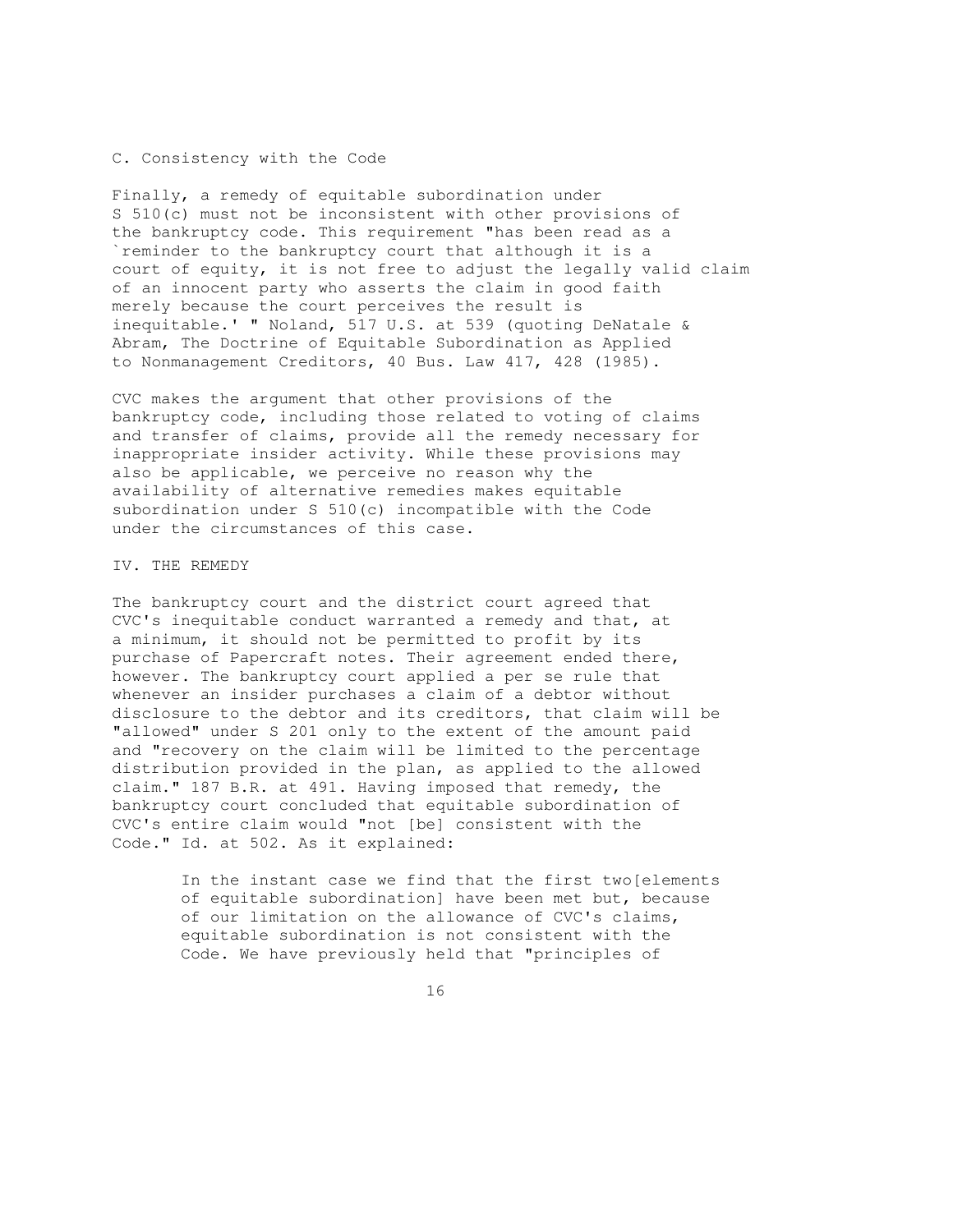fairness would be violated if insiders who create an unfair advantage for themselves were permitted to share equally with other creditors." In re I.D. Craig Service Corp., 1991 WL 155750 at \*7 (Bankr. W.D. Pa. August 8, 1991). Because we are limiting the allowed amount of CVC's claim to the amount it paid for the claims, with recovery under the plan gauged to that amount, we have adhered to principles of fairness without the necessity of subordinating CVC's claim.

## Id. at 502.

The district court held that the bankruptcy court's per se remedy did more than deprive CVC of its profit on its investment in Papercraft notes, an objective that could be accomplished by subjecting CVC claims to subordination to the extent necessary to limit its recovery to the amount paid. The district court estimated that the remedy imposed by the bankruptcy court would reduce CVC's recovery approximately \$7.5 million below the amount necessary to deprive it of profit. While it acknowledged that subordination beyond that necessary to deprive CVC of profit might be warranted here, it declined to approve further subordination in the absence of appropriate findings. The court thus held:

> [B]ecause it adopted a per se rule, the Bankruptcy Court did not have the opportunity to make factual findings as to how an additional \$7,489,941.88 reduction in CVC's recovery comports with the principles of equitable subordination. We do not conclude today, however, that CVC's claims may not be subordinated by such an amount but only that any amount of subordination beyond the limitation of CVC's recovery to the amount paid for such claims should be supported by factual findings and reconciled with the principles of equity. We believe this to be a finding of fact best left to the Bankruptcy Court, not this Court sitting as a court of appeal. Accordingly, we will remand the case to the Bankruptcy Court for a finding on the amount CVC's claims should be subordinated pursuant to the principles of equitable subordination.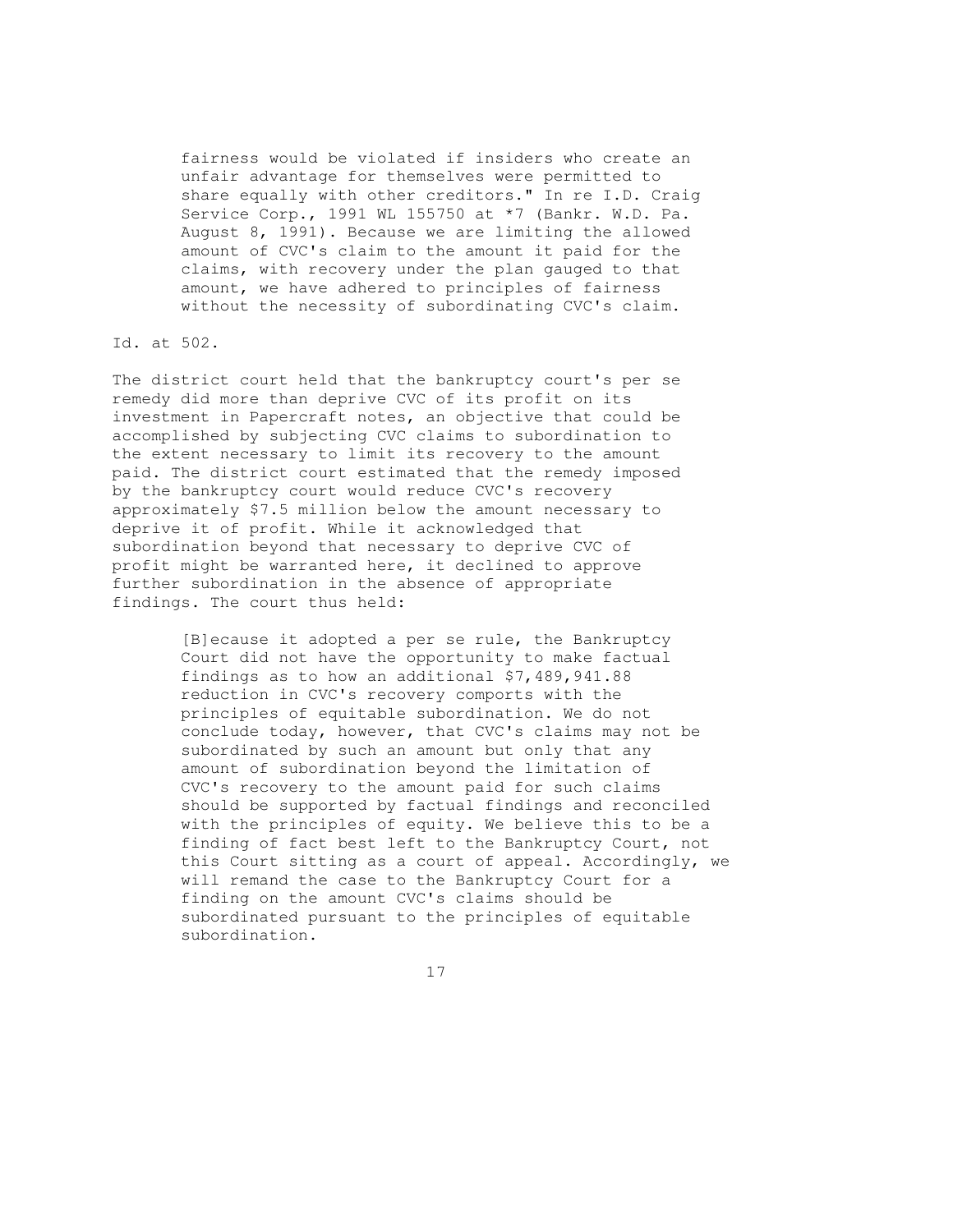Op. at 26-27.

We agree with the district court. At a minimum, the remedy here should deprive CVC of its profit on the purchase of the notes. That can be accomplished by subordinating CVC's claim under S 510(c) to the extent necessary in order to limit its recovery to the purchase price of the notes.6 Further subordination may be appropriate, but only if supported by findings that justify the remedy chosen by reference to equitable principles.7 In the absence of such findings, neither the district court nor we are in a position to fulfill our assigned responsibility of review.

By so concluding, we do not suggest that a bankruptcy court can never impose a subordination remedy beyond disgorgement of profit without putting a specific price tag on the loss suffered by those who will benefit from the subordination. Such quantification may not always be feasible and, where that is the case, it should not redound to the benefit of the wrongdoer. A bankruptcy court should, however, attempt to identify the nature and extent of the harm it intends to compensate in a manner that will permit

6. We do not read the case law cited by the Committee and the bankruptcy court to suggest the contrary.

\_\_\_\_\_\_\_\_\_\_\_\_\_\_\_\_\_\_\_\_\_\_\_\_\_\_\_\_\_\_\_\_\_\_\_\_\_\_\_\_\_\_\_\_\_\_\_\_\_\_\_\_\_\_\_\_\_\_\_\_\_\_\_\_\_

7. In the course of reaching its holding, the district court concluded that

S 510(c) is the exclusive remedy available to a bankruptcy court in circumstances like these and that the bankruptcy court was accordingly without authority to fashion a "disallowance" remedy. We do not endorse that conclusion. In Pepper v. Litton, 308 U.S. 295 (1939), the Supreme Court held that the bankruptcy court exercised its statutory responsibilities as a court of equity and indicated that a purchase of claims against a debtor in bankruptcy by a fiduciary, when consistent with principles of equity, may properly lead either to the "disallowance" of the fiduciary's claim or to the subordination thereof. The rationale of Pepper would suggest that under pre-Code law a bankruptcy court was authorized to disallow a portion of the fiduciary's claim when that would produce an equitable result. We find it unnecessary here to resolve the issue as to whether equitable "disallowance" remains an available remedy. The Committee sought subordination under S 510(c), the district court has appropriately remanded this matter to the bankruptcy court for application of S  $510(c)$ , and neither side maintains that the authority granted by that section cannot be utilized to fashion a just remedy.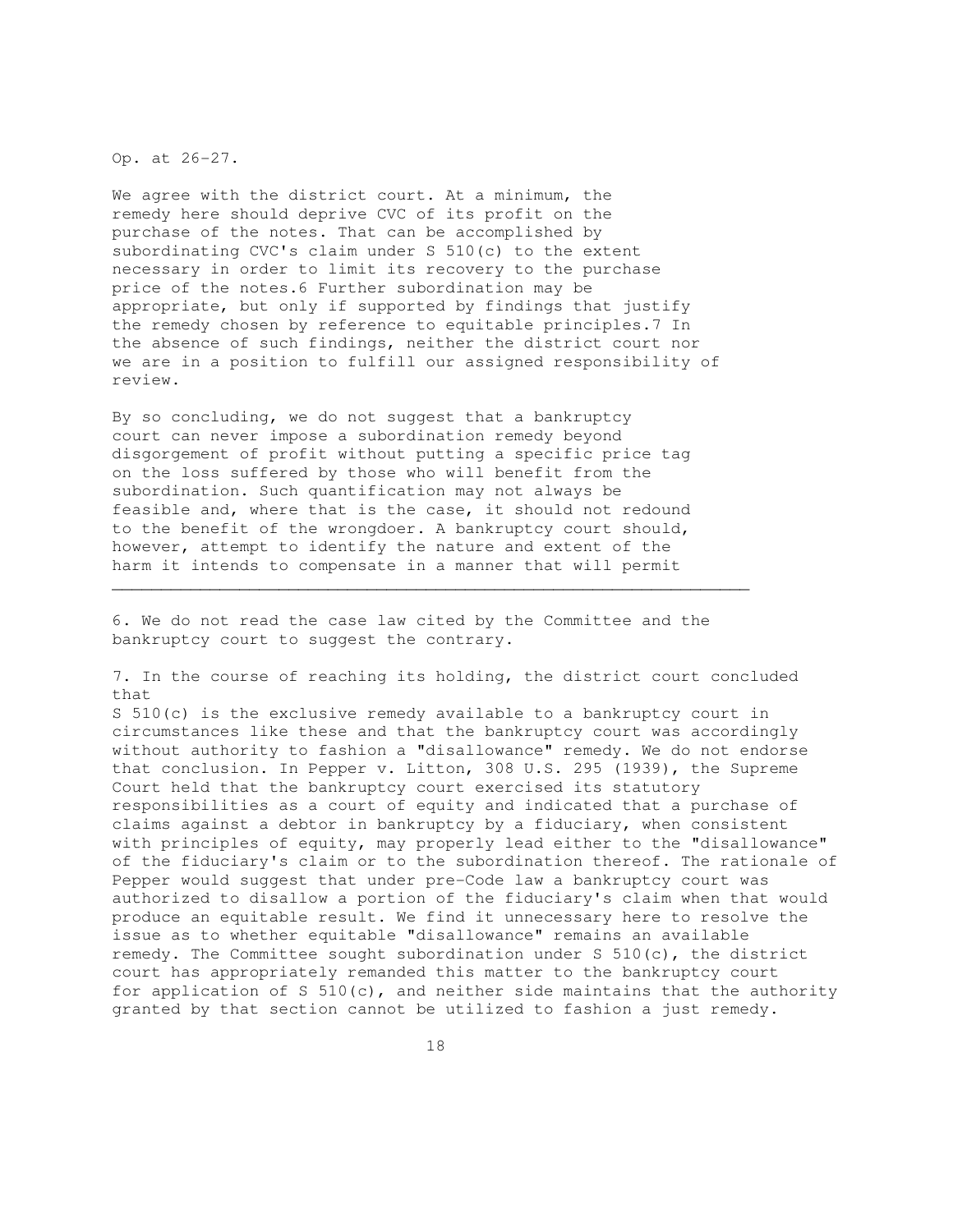a judgment to be made regarding the proportionality of the remedy to the injury that has been suffered by those who will benefit from the subordination. If that is not possible, the court should specifically so find.

Inherent in what we have just said is the equitable principle that any subordination should not result in a windfall to those benefitted by it based on injury to others outside the benefitted class. Stoumbos v. Kilimnik, 988 F.2d 949, 960 (9th Cir. 1993) ("A claim will be subordinated only to the claims of other creditors whom the inequitable conduct has disadvantaged."); Matter of Herby's Foods, Inc., 2 F.3d 128, 131 (5th Cir. 1993) (subordination proper only to the extent necessary to offset the harm the creditors suffered as a result of the inequitable conduct). This principle is applicable here because the Papercraft creditors who sold their claims to CVC will not benefit from any subordination. Accordingly, any injury to them must play no role in determining the extent of any subordination here of CVC's claims. If they consider themselves aggrieved, they must be left to the other remedies afforded them by law.

While we agree with CVC's criticism of the bankruptcy court's remedy, we decline to accept its argument that the record is devoid of any evidence that would support a remedy going beyond disgorgement of profit. Without limiting the inquiry of the bankruptcy court in any way, we note that there is evidence which would support afinding that the non-selling Papercraft creditors suffered injury from CVC's attempt to control the reorganization. While the bankruptcy court held, with record support, that the delay between the filing of the petition and the filing of the disclosure statement was not attributable to CVC's machinations, it made no similar finding with respect to the period of delay between the filing of the disclosure statement and confirmation of the BDK plan. Moreover, while the bankruptcy court found "no evidence that CVC engaged in conduct designed to delay the plan process," if CVC's pursuit of its own interest in fact resulted in delay of the confirmation, we do not read that finding as inconsistent with subordination based on injury resulting from that delay. On remand, the bankruptcy court should consider whether the record supports the proposition that